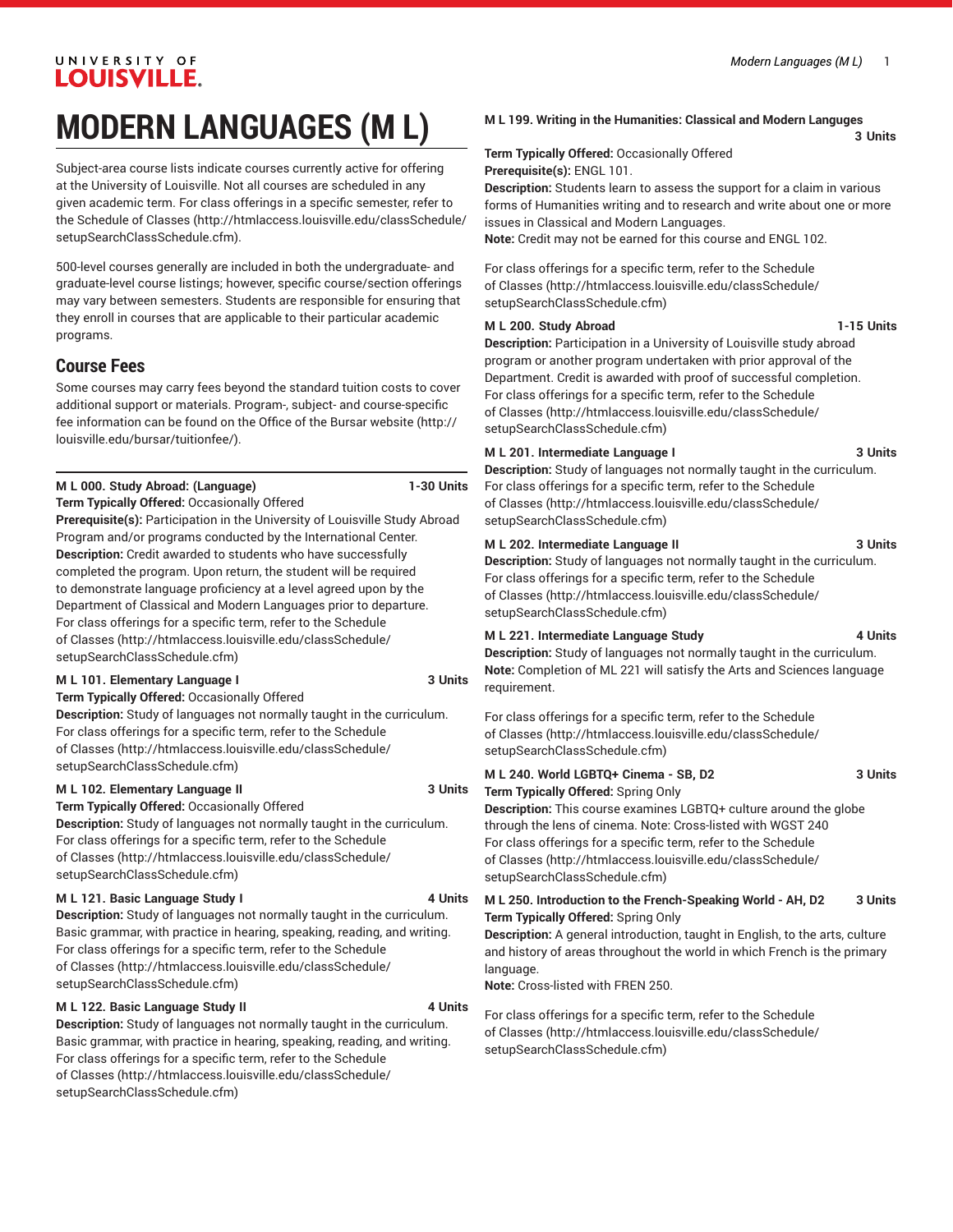# UNIVERSITY OF LOUISVILLE.

| M L 260. Cultures of Latin America - D2, AH<br>3 Units<br>Term Typically Offered: Fall Only<br>Description: A general introduction, taught in English, to the culture, art<br>and history of Spanish-speaking Latin America.<br>Note: Cross-listed with SPAN 260.                                                                                                                                                        |         | M L 301. Reading, Conversation and Composition I<br>3 Units<br>Term Typically Offered: Fall, Spring<br>Prerequisite(s): M L 202 or M L 221 in appropriate language.<br>Description: Reading, conversation and composition in languages taught<br>on an occasional basis.<br>For class offerings for a specific term, refer to the Schedule                                                                                                                                                                                                          |         |
|--------------------------------------------------------------------------------------------------------------------------------------------------------------------------------------------------------------------------------------------------------------------------------------------------------------------------------------------------------------------------------------------------------------------------|---------|-----------------------------------------------------------------------------------------------------------------------------------------------------------------------------------------------------------------------------------------------------------------------------------------------------------------------------------------------------------------------------------------------------------------------------------------------------------------------------------------------------------------------------------------------------|---------|
| For class offerings for a specific term, refer to the Schedule<br>of Classes (http://htmlaccess.louisville.edu/classSchedule/<br>setupSearchClassSchedule.cfm)                                                                                                                                                                                                                                                           |         | of Classes (http://htmlaccess.louisville.edu/classSchedule/<br>setupSearchClassSchedule.cfm)                                                                                                                                                                                                                                                                                                                                                                                                                                                        |         |
| M L 261. Cultures of Spain - AH, D2<br>Term Typically Offered: Occasionally Offered<br>Description: Explore the cultures, artistic traditions and history of Spain<br>through the interdisciplinary lens of cultural studies. Taught in English.<br>Note: Cross-listed with SPAN 261.                                                                                                                                    | 3 Units | M L 302. Reading, Conversation and Composition II<br>3 Units<br>Prerequisite(s): M L 301 in appropriate language.<br>Description: Reading, conversation, and composition in languages taught<br>on an occasional basis.<br>Note: Readings, papers, lectures, and discussions in the following<br>literature courses are given in English: M L 313, M L 340, M L 341,<br>M L 351, M L 352, M L 353, M L 354, M L 355, M L 356, M L 357, M L 358,<br>M L 361, M L 362, M L 363, M L 364, M L 401, M L 506, M L 551, M L 552,<br>M L 553, and M L 561. |         |
| For class offerings for a specific term, refer to the Schedule<br>of Classes (http://htmlaccess.louisville.edu/classSchedule/<br>setupSearchClassSchedule.cfm)                                                                                                                                                                                                                                                           |         |                                                                                                                                                                                                                                                                                                                                                                                                                                                                                                                                                     |         |
| M L 270. Tales of the Chinese Diaspora - AH, D2<br>Term Typically Offered: Fall Odd Years<br>Description: An introduction to Chinese historical, global migrations<br>in modern times, the reciprocal influences between Chinese and non-<br>Chinese cultures, and Chinese ethnicity and identities within the global<br>context.<br><b>Note:</b> Cross-listed with CHST 270 and AST 270.                                |         | For class offerings for a specific term, refer to the Schedule<br>of Classes (http://htmlaccess.louisville.edu/classSchedule/<br>setupSearchClassSchedule.cfm)                                                                                                                                                                                                                                                                                                                                                                                      |         |
|                                                                                                                                                                                                                                                                                                                                                                                                                          |         | M L 310. Japanese Culture Through Film - D2, AH<br>Term Typically Offered: Spring Only<br>Description: The course will examine, through specifically selected films,<br>social, cultural, and political aspects of contemporary Japanese society.                                                                                                                                                                                                                                                                                                   | 3 Units |
| For class offerings for a specific term, refer to the Schedule<br>of Classes (http://htmlaccess.louisville.edu/classSchedule/<br>setupSearchClassSchedule.cfm)                                                                                                                                                                                                                                                           |         | Note: Cross-listed with JPST 310.<br>For class offerings for a specific term, refer to the Schedule<br>of Classes (http://htmlaccess.louisville.edu/classSchedule/                                                                                                                                                                                                                                                                                                                                                                                  |         |
| M L 271. Chinese Popular Culture - AH, D2<br>3 Units<br>Term Typically Offered: Fall Only<br>Description: This course is an introduction to modern and contemporary<br>Chinese pop culture and its global significance.<br>For class offerings for a specific term, refer to the Schedule<br>of Classes (http://htmlaccess.louisville.edu/classSchedule/<br>setupSearchClassSchedule.cfm)                                |         | setupSearchClassSchedule.cfm)<br>3 Units<br>M L 311. Contemporary Japanese Culture - D2, SB<br>Term Typically Offered: Fall, Spring<br>Description: An introduction to contemporary Japanese culture through<br>an exploration of various socio-cultural aspects, such as school structure,<br>familial roles, religiosity, and literature.<br>Note: Cross-listed with JPST 311.                                                                                                                                                                    |         |
| M L 280. Culture of the German-Speaking World - AH, D2<br>Term Typically Offered: Fall Only<br>Description: Introduction to the art, music, literature, film and philosophy<br>of the German-speaking world from the Middle Ages to the present.<br>Taught in English.<br>Note: Cross-listed with GERM 280.                                                                                                              |         | For class offerings for a specific term, refer to the Schedule<br>of Classes (http://htmlaccess.louisville.edu/classSchedule/<br>setupSearchClassSchedule.cfm)                                                                                                                                                                                                                                                                                                                                                                                      |         |
|                                                                                                                                                                                                                                                                                                                                                                                                                          |         | M L 312. Japanese Popular Culture - D2, AH<br>3 Units<br>Term Typically Offered: Fall Only<br>Description: This course is an introduction to modern and contemporary                                                                                                                                                                                                                                                                                                                                                                                |         |
| For class offerings for a specific term, refer to the Schedule<br>of Classes (http://htmlaccess.louisville.edu/classSchedule/<br>setupSearchClassSchedule.cfm)                                                                                                                                                                                                                                                           |         | Japanese pop culture.<br>Note: Cross-listed with JPST 312.                                                                                                                                                                                                                                                                                                                                                                                                                                                                                          |         |
| 1-15 Units<br>M L 300. Study Abroad<br>Description: Participation in a University of Louisville study abroad<br>program or another program undertaken with prior approval of the<br>Department. Credit is awarded with proof of successful completion.<br>For class offerings for a specific term, refer to the Schedule<br>of Classes (http://htmlaccess.louisville.edu/classSchedule/<br>setupSearchClassSchedule.cfm) |         | For class offerings for a specific term, refer to the Schedule<br>of Classes (http://htmlaccess.louisville.edu/classSchedule/<br>setupSearchClassSchedule.cfm)                                                                                                                                                                                                                                                                                                                                                                                      |         |
|                                                                                                                                                                                                                                                                                                                                                                                                                          |         | M L 313. Special Topics in Language, Literature, or Culture<br>Term Typically Offered: Occasionally Offered<br>Description: Critical reading and interpretation of works providing<br>insights into foreign language, literature, or culture. Topics vary.<br>Note: May be repeated once for credit.                                                                                                                                                                                                                                                | 3 Units |
|                                                                                                                                                                                                                                                                                                                                                                                                                          |         | For class offerings for a specific term, refer to the Schedule<br>and the company of the control of the company of the set of the set of the set of the set of the set of the set of the set of the set of the set of the set of the set of the set of the set of the set of the set of the set                                                                                                                                                                                                                                                     |         |

[of Classes](http://htmlaccess.louisville.edu/classSchedule/setupSearchClassSchedule.cfm) ([http://htmlaccess.louisville.edu/classSchedule/](http://htmlaccess.louisville.edu/classSchedule/setupSearchClassSchedule.cfm) [setupSearchClassSchedule.cfm\)](http://htmlaccess.louisville.edu/classSchedule/setupSearchClassSchedule.cfm)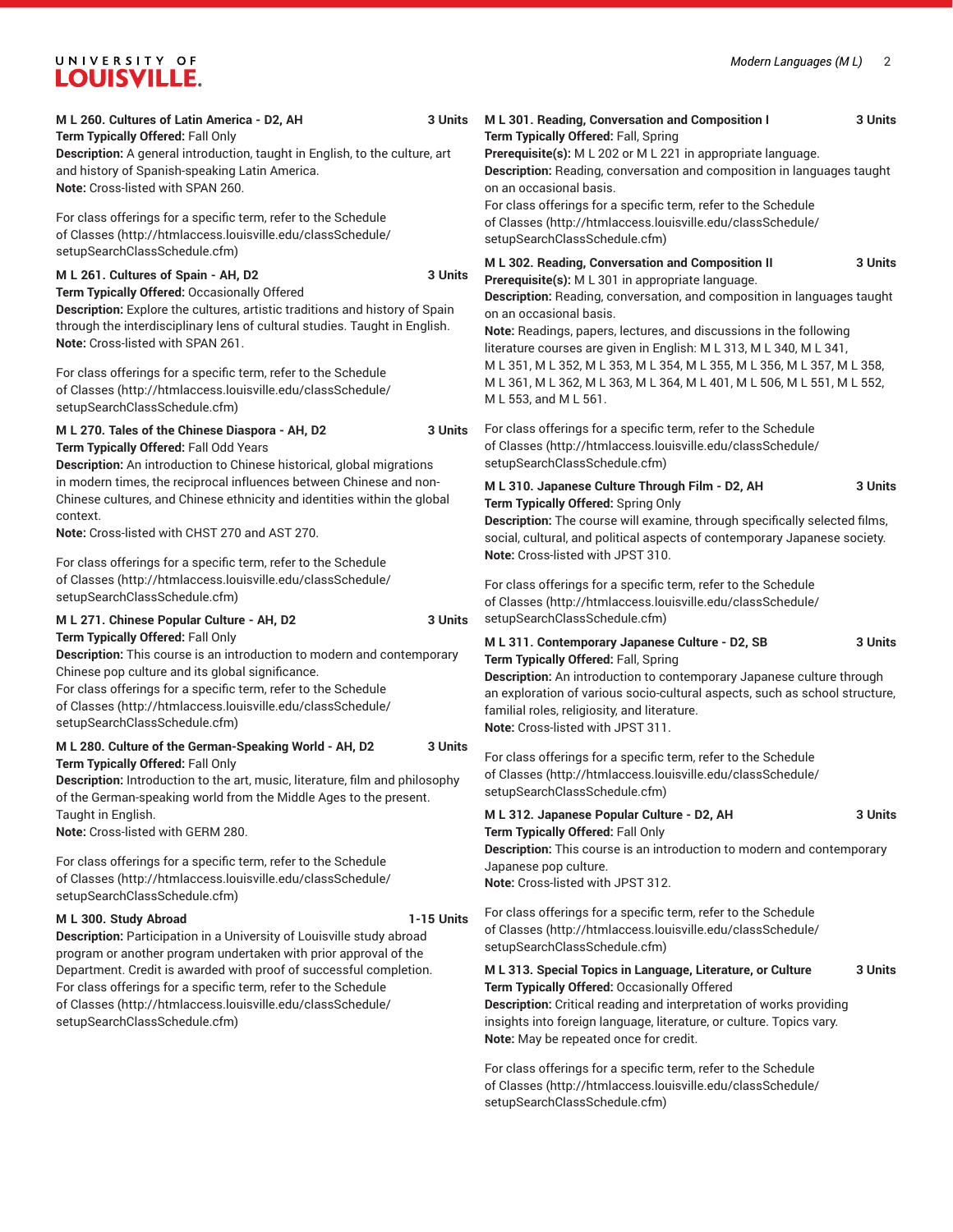# UNIVERSITY OF **LOUISVILLE.**

# **M L 330. The Power of Language(s): Social, Political, and Cultural Dimensions - WR 3 Units**

**Term Typically Offered:** Spring Even Years

**Description:** Have you ever thought about how language is more than a means to convey information? It affects our beliefs and customs and fosters feelings of group identity and belonging. Explore social, political, and cultural dimensions of language use in the context of Germanspeaking societies. Learn about multilingual groups in Germany and Switzerland, analyze stereotypes about speakers of German, investigate the influence of English on the German language ('Denglish'), examine the Nazis' abuses of language, and much more. Taught in English. **Note:** Fulfills the criteria for Writing Courses (WR) in the College of Arts & Sciences.

For class offerings for a specific term, refer to the [Schedule](http://htmlaccess.louisville.edu/classSchedule/setupSearchClassSchedule.cfm) [of Classes \(http://htmlaccess.louisville.edu/classSchedule/](http://htmlaccess.louisville.edu/classSchedule/setupSearchClassSchedule.cfm) [setupSearchClassSchedule.cfm\)](http://htmlaccess.louisville.edu/classSchedule/setupSearchClassSchedule.cfm)

# **M L 341. Special Topics in Classical Literature 3 Units Term Typically Offered:** Occasionally Offered

**Description:** Concentration on selected genres, such as epic, pastoral and didactic poetry, drama, historiography, rhetoric. Topics will be announced in schedule of courses.

**Note:** May be repeated once for credit.

For class offerings for a specific term, refer to the [Schedule](http://htmlaccess.louisville.edu/classSchedule/setupSearchClassSchedule.cfm) [of Classes \(http://htmlaccess.louisville.edu/classSchedule/](http://htmlaccess.louisville.edu/classSchedule/setupSearchClassSchedule.cfm) [setupSearchClassSchedule.cfm\)](http://htmlaccess.louisville.edu/classSchedule/setupSearchClassSchedule.cfm)

## **M L 342. Grimms' Fairy Tales - WR 3 Units**

**Term Typically Offered:** Occasionally Offered

**Description:** An introduction to the literary fairy tales of the brothers Grimm.

**Note:** Approved for the Arts and Sciences upper-level requirement in written communication (WR).

For class offerings for a specific term, refer to the [Schedule](http://htmlaccess.louisville.edu/classSchedule/setupSearchClassSchedule.cfm) [of Classes \(http://htmlaccess.louisville.edu/classSchedule/](http://htmlaccess.louisville.edu/classSchedule/setupSearchClassSchedule.cfm) [setupSearchClassSchedule.cfm\)](http://htmlaccess.louisville.edu/classSchedule/setupSearchClassSchedule.cfm)

### **M L 343. Weimar Culture - WR 3 Units**

**Description:** An introduction to the social and political life, literature, film, and fine arts of the German-speaking world from 1918 to 1933. **Note:** Approved for the Arts and Sciences upper-level requirement in written communication (WR).

For class offerings for a specific term, refer to the [Schedule](http://htmlaccess.louisville.edu/classSchedule/setupSearchClassSchedule.cfm) [of Classes \(http://htmlaccess.louisville.edu/classSchedule/](http://htmlaccess.louisville.edu/classSchedule/setupSearchClassSchedule.cfm) [setupSearchClassSchedule.cfm\)](http://htmlaccess.louisville.edu/classSchedule/setupSearchClassSchedule.cfm)

# **M L 345. Women and Japanese Literature - WR 3 Units**

**Term Typically Offered:** Fall Even Years

**Description:** Explore traditional and modern Japanese cultural ideas through the perspective of female identifying authors from Japan. Study the role of gender, class, and historical events in the formation of Japan's distinct culture through its literature, translated into English, in various genres, from the Meiji period to contemporary Japan. **Note:** Cross-listed with JPST 345 and WGST 345.

For class offerings for a specific term, refer to the [Schedule](http://htmlaccess.louisville.edu/classSchedule/setupSearchClassSchedule.cfm) [of Classes \(http://htmlaccess.louisville.edu/classSchedule/](http://htmlaccess.louisville.edu/classSchedule/setupSearchClassSchedule.cfm) [setupSearchClassSchedule.cfm\)](http://htmlaccess.louisville.edu/classSchedule/setupSearchClassSchedule.cfm)

# **M L 350. The Literary Fairy Tale - AH 3 Units**

**Term Typically Offered:** Fall, Spring **Description:** An investigation of the literary fairy tale from the Renaissance to the twentieth century. **Note:** Cross-listed with HUM 350.

For class offerings for a specific term, refer to the [Schedule](http://htmlaccess.louisville.edu/classSchedule/setupSearchClassSchedule.cfm) [of Classes](http://htmlaccess.louisville.edu/classSchedule/setupSearchClassSchedule.cfm) ([http://htmlaccess.louisville.edu/classSchedule/](http://htmlaccess.louisville.edu/classSchedule/setupSearchClassSchedule.cfm) [setupSearchClassSchedule.cfm\)](http://htmlaccess.louisville.edu/classSchedule/setupSearchClassSchedule.cfm)

# **M L 351. French Literature: Special Topics - WR 3 Units**

**Description:** Reading and discussion of selected works from the Middle Ages to the present.

**Note:** Approved for the Arts and Sciences upper-level requirement in written communication (WR).

For class offerings for a specific term, refer to the [Schedule](http://htmlaccess.louisville.edu/classSchedule/setupSearchClassSchedule.cfm) [of Classes](http://htmlaccess.louisville.edu/classSchedule/setupSearchClassSchedule.cfm) ([http://htmlaccess.louisville.edu/classSchedule/](http://htmlaccess.louisville.edu/classSchedule/setupSearchClassSchedule.cfm) [setupSearchClassSchedule.cfm\)](http://htmlaccess.louisville.edu/classSchedule/setupSearchClassSchedule.cfm)

## **M L 352. Topics in German Literature - WR 3 Units**

**Description:** Critical reading and interpretation of selected works on various themes.

**Note:** Approved for the Arts and Sciences upper-level requirement in written communication (WR).

**Note:** May be repeated under different subtitle, to a maximum of 6 hours.

For class offerings for a specific term, refer to the [Schedule](http://htmlaccess.louisville.edu/classSchedule/setupSearchClassSchedule.cfm) [of Classes](http://htmlaccess.louisville.edu/classSchedule/setupSearchClassSchedule.cfm) ([http://htmlaccess.louisville.edu/classSchedule/](http://htmlaccess.louisville.edu/classSchedule/setupSearchClassSchedule.cfm) [setupSearchClassSchedule.cfm\)](http://htmlaccess.louisville.edu/classSchedule/setupSearchClassSchedule.cfm)

| M L 353. Russian Literature of the Nineteenth Century - WR | 3 Units |
|------------------------------------------------------------|---------|
| Term Typically Offered: Occasionally Offered               |         |

**Description:** Reading and discussion of important aspects of Russian thought and culture as reflected in selected works of major writers: Pushkin, Lermontov, Gogol, Turgenev, Dostoevsky, Tolstoy, and Chekhov. **Note:** Approved for the Arts and Sciences upper-level requirement in written communication (WR).

For class offerings for a specific term, refer to the [Schedule](http://htmlaccess.louisville.edu/classSchedule/setupSearchClassSchedule.cfm) [of Classes](http://htmlaccess.louisville.edu/classSchedule/setupSearchClassSchedule.cfm) ([http://htmlaccess.louisville.edu/classSchedule/](http://htmlaccess.louisville.edu/classSchedule/setupSearchClassSchedule.cfm) [setupSearchClassSchedule.cfm\)](http://htmlaccess.louisville.edu/classSchedule/setupSearchClassSchedule.cfm)

**M L 354. Russian Literature of the Twentieth Century - WR 3 Units Term Typically Offered:** Spring Odd Years

**Description:** Reading and discussion of works of modern Russian literature. Authors include Pasternak, Solzhenitsyn, Akhmatova, and others.

**Note:** Approved for the Arts and Sciences upper-level requirement in written communication (WR).

For class offerings for a specific term, refer to the [Schedule](http://htmlaccess.louisville.edu/classSchedule/setupSearchClassSchedule.cfm) [of Classes](http://htmlaccess.louisville.edu/classSchedule/setupSearchClassSchedule.cfm) ([http://htmlaccess.louisville.edu/classSchedule/](http://htmlaccess.louisville.edu/classSchedule/setupSearchClassSchedule.cfm) [setupSearchClassSchedule.cfm\)](http://htmlaccess.louisville.edu/classSchedule/setupSearchClassSchedule.cfm)

# **M L 355. Literature of Spain 3 Units**

**Term Typically Offered:** Occasionally Offered

**Description:** Study of selected works of major writers of Spain. For class offerings for a specific term, refer to the [Schedule](http://htmlaccess.louisville.edu/classSchedule/setupSearchClassSchedule.cfm) [of Classes](http://htmlaccess.louisville.edu/classSchedule/setupSearchClassSchedule.cfm) ([http://htmlaccess.louisville.edu/classSchedule/](http://htmlaccess.louisville.edu/classSchedule/setupSearchClassSchedule.cfm) [setupSearchClassSchedule.cfm\)](http://htmlaccess.louisville.edu/classSchedule/setupSearchClassSchedule.cfm)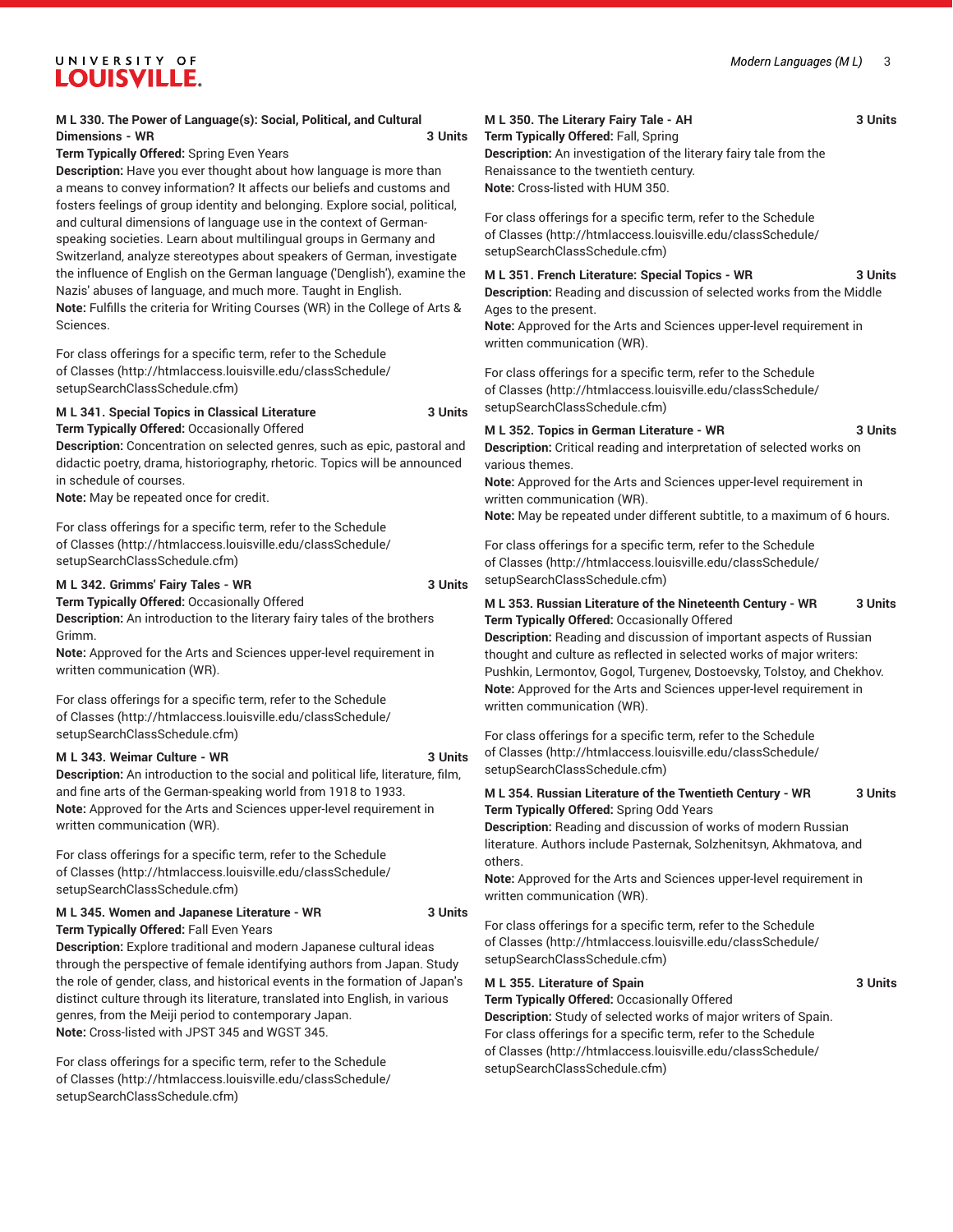# UNIVERSITY OF **LOUISVILLE.**

### **M L 356. Latin American Literature 3 Units**

**Term Typically Offered:** Occasionally Offered

**Description:** Study of selected works of major writers of Latin America. For class offerings for a specific term, refer to the [Schedule](http://htmlaccess.louisville.edu/classSchedule/setupSearchClassSchedule.cfm) [of Classes \(http://htmlaccess.louisville.edu/classSchedule/](http://htmlaccess.louisville.edu/classSchedule/setupSearchClassSchedule.cfm) [setupSearchClassSchedule.cfm\)](http://htmlaccess.louisville.edu/classSchedule/setupSearchClassSchedule.cfm)

# **M L 361. Modern German Stories - WR 3 Units**

**Description:** Major stories by Hesse, T. Mann and Grass and short stories by Boll as representatives of 20th-century European literature and culture. Treatment of themes such as significance of the individual, relationship between individual and society, and the problems of the artist or exceptional individual.

**Note:** Approved for the Arts and Sciences upper-level requirement in Written Communication (WR).

For class offerings for a specific term, refer to the [Schedule](http://htmlaccess.louisville.edu/classSchedule/setupSearchClassSchedule.cfm) [of Classes \(http://htmlaccess.louisville.edu/classSchedule/](http://htmlaccess.louisville.edu/classSchedule/setupSearchClassSchedule.cfm) [setupSearchClassSchedule.cfm\)](http://htmlaccess.louisville.edu/classSchedule/setupSearchClassSchedule.cfm)

### **M L 362. Modern German Fiction - WR 3 Units**

**Description:** Major novels by Boll, Hesse and Grass as representative of 20th-century European literature and culture. Treatment of themes such as significance of the individual, relationship between the individual and society, the problems of the artist as exceptional individual. **Note:** Approved for the Arts and Sciences upper-level requirement in Written Communication (WR).

For class offerings for a specific term, refer to the [Schedule](http://htmlaccess.louisville.edu/classSchedule/setupSearchClassSchedule.cfm) [of Classes \(http://htmlaccess.louisville.edu/classSchedule/](http://htmlaccess.louisville.edu/classSchedule/setupSearchClassSchedule.cfm) [setupSearchClassSchedule.cfm\)](http://htmlaccess.louisville.edu/classSchedule/setupSearchClassSchedule.cfm)

# **M L 363. Modern German Drama - WR 3 Units**

**Description:** Plays by Frisch, Durrenmatt, Borchert, Brecht, Weiss, and Buchner. Treatment of themes such as significance of the individual, relationship between the individual and society, the problems of the artist or exceptional individual.

**Note:** Approved for the Arts and Sciences upper-level requirement in Written Communication (WR).

For class offerings for a specific term, refer to the [Schedule](http://htmlaccess.louisville.edu/classSchedule/setupSearchClassSchedule.cfm) [of Classes \(http://htmlaccess.louisville.edu/classSchedule/](http://htmlaccess.louisville.edu/classSchedule/setupSearchClassSchedule.cfm) [setupSearchClassSchedule.cfm\)](http://htmlaccess.louisville.edu/classSchedule/setupSearchClassSchedule.cfm)

# **M L 364. Masterpieces of German Theater - WR 3 Units**

**Description:** The problem of technology as expounded in major plays by Durrenmatt and Brecht. Issues of social justice and their literary treatment in plays by Hauptmann. Male-female relationships and the question of illusion versus reality in dramas by Schnitzler. **Note:** Approved for the Arts and Sciences upper-level requirement in Written Communication (WR).

For class offerings for a specific term, refer to the [Schedule](http://htmlaccess.louisville.edu/classSchedule/setupSearchClassSchedule.cfm) [of Classes \(http://htmlaccess.louisville.edu/classSchedule/](http://htmlaccess.louisville.edu/classSchedule/setupSearchClassSchedule.cfm) [setupSearchClassSchedule.cfm\)](http://htmlaccess.louisville.edu/classSchedule/setupSearchClassSchedule.cfm)

### **M L 365. Women Writers and Filmmakers - WR 3 Units**

**Description:** Explores issues relating to women's lives in the writing of cinematic and fictional texts from 1970s until today; emphasis on foreignlanguage films. Texts are read in English translation, films are either subtitled or dubbed.

**Note:** Approved for the Arts and Sciences upper-level requirement in written communication (WR).

**Note:** Cross-listed with WGST 373.

For class offerings for a specific term, refer to the [Schedule](http://htmlaccess.louisville.edu/classSchedule/setupSearchClassSchedule.cfm) [of Classes](http://htmlaccess.louisville.edu/classSchedule/setupSearchClassSchedule.cfm) ([http://htmlaccess.louisville.edu/classSchedule/](http://htmlaccess.louisville.edu/classSchedule/setupSearchClassSchedule.cfm) [setupSearchClassSchedule.cfm\)](http://htmlaccess.louisville.edu/classSchedule/setupSearchClassSchedule.cfm)

# **M L 370. Special Topics in Hispanic Studies 3 Units Term Typically Offered:** Spring Odd Years

**Description:** Focuses on a specific topic related to Hispanic Studies from an interdisciplinary, humanities perspective. Topics announced in the Schedule of Courses.

**Note:** Approved for the Arts and Sciences upper-level requirement in written communication (WR).

For class offerings for a specific term, refer to the [Schedule](http://htmlaccess.louisville.edu/classSchedule/setupSearchClassSchedule.cfm) [of Classes](http://htmlaccess.louisville.edu/classSchedule/setupSearchClassSchedule.cfm) ([http://htmlaccess.louisville.edu/classSchedule/](http://htmlaccess.louisville.edu/classSchedule/setupSearchClassSchedule.cfm) [setupSearchClassSchedule.cfm\)](http://htmlaccess.louisville.edu/classSchedule/setupSearchClassSchedule.cfm)

### **M L 401. CML Honors Seminar: Foreign Cultures 3 Units**

**Prerequisite(s):** Membership in Classical and Modern Languages Honors Program or Arts and Sciences Honors Program.

**Description:** A seminar required of all students within the departmental honors program. In-depth study of a foreign culture.

For class offerings for a specific term, refer to the [Schedule](http://htmlaccess.louisville.edu/classSchedule/setupSearchClassSchedule.cfm) [of Classes](http://htmlaccess.louisville.edu/classSchedule/setupSearchClassSchedule.cfm) ([http://htmlaccess.louisville.edu/classSchedule/](http://htmlaccess.louisville.edu/classSchedule/setupSearchClassSchedule.cfm) [setupSearchClassSchedule.cfm\)](http://htmlaccess.louisville.edu/classSchedule/setupSearchClassSchedule.cfm)

# **M L 440. Community Internship 3 Units Term Typically Offered:** Fall, Spring

**Prerequisite(s):** Permission of instructor.

**Description:** An individually arranged internship that allows majors and minors to practice their language skills while enhancing their knowledge of culture as well as practice and critical thinking skills. Students work for a total of 80 approved hours per semester and complete accompanying academic work.

**Note:** May be repeated once for credit.

**Course Attribute(s):** CBL - This course includes Community-Based Learning (CBL). Students will engage in a community experience or project with an external partner in order to enhance understanding and application of academic content.

For class offerings for a specific term, refer to the [Schedule](http://htmlaccess.louisville.edu/classSchedule/setupSearchClassSchedule.cfm) [of Classes](http://htmlaccess.louisville.edu/classSchedule/setupSearchClassSchedule.cfm) ([http://htmlaccess.louisville.edu/classSchedule/](http://htmlaccess.louisville.edu/classSchedule/setupSearchClassSchedule.cfm) [setupSearchClassSchedule.cfm\)](http://htmlaccess.louisville.edu/classSchedule/setupSearchClassSchedule.cfm)

# **M L 500. Study Abroad 1-15 Units**

**Prerequisite(s):** Membership in a University of Louisville Language Study Abroad Program or a program approved by the department. **Description:** Credit awarded upon demonstration of successful completion of program undertaken with prior approval of the department, including a paper or project and an oral or written examination in the language and culture, administered under the supervision of a faculty member.

For class offerings for a specific term, refer to the [Schedule](http://htmlaccess.louisville.edu/classSchedule/setupSearchClassSchedule.cfm) [of Classes](http://htmlaccess.louisville.edu/classSchedule/setupSearchClassSchedule.cfm) ([http://htmlaccess.louisville.edu/classSchedule/](http://htmlaccess.louisville.edu/classSchedule/setupSearchClassSchedule.cfm) [setupSearchClassSchedule.cfm\)](http://htmlaccess.louisville.edu/classSchedule/setupSearchClassSchedule.cfm)